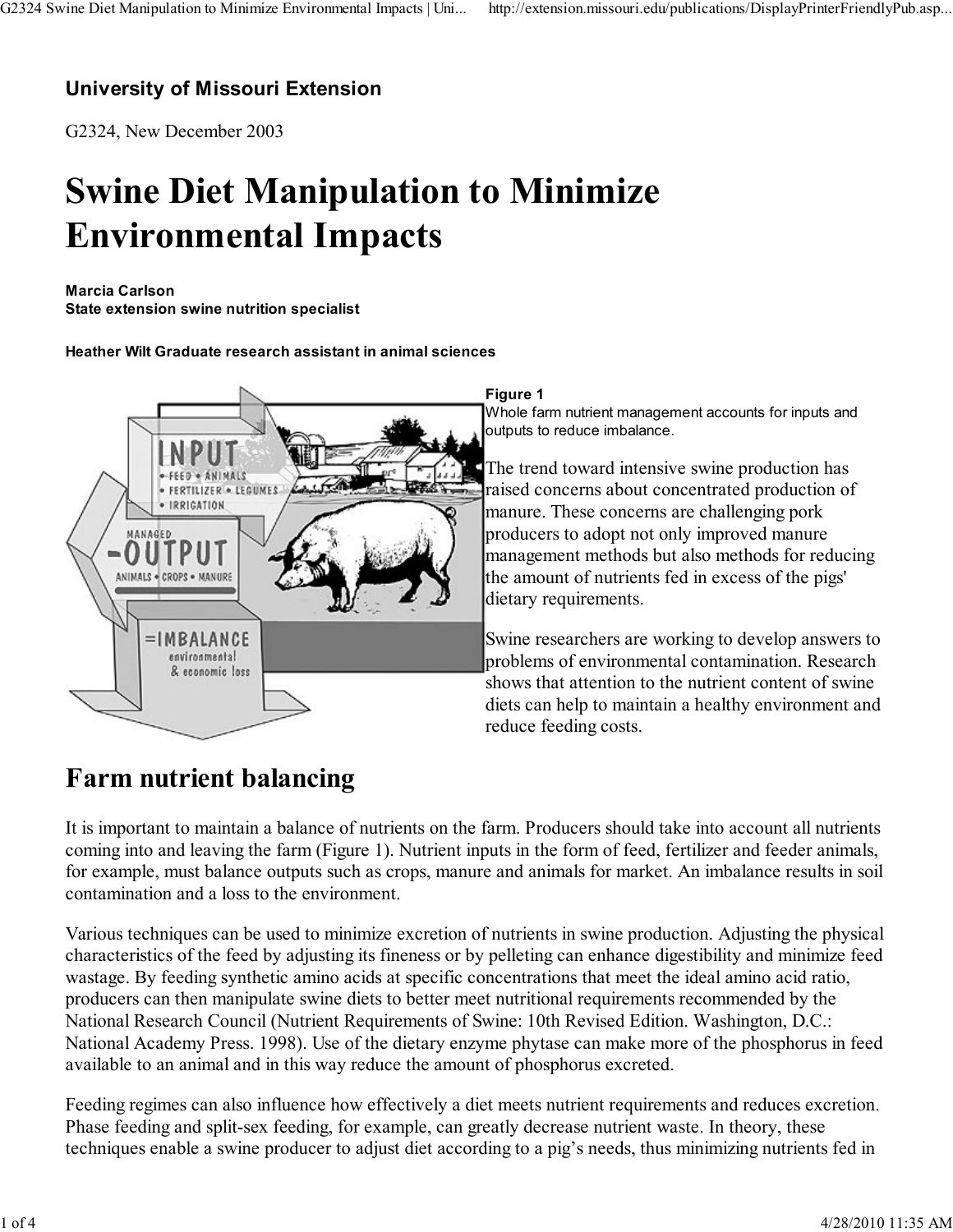excess. In practice, however, producers cannot achieve ideal adjustments in swine diet because they do not know the exact nutrient requirements and daily feed intake of individual pigs and because of losses in feed delivery systems and the grouping of animals in pens. For these reasons, producers strive for long-term, overall effectiveness in their feeding programs.



### Figure 2

Feeding lysine supplement in many short phases rather than a few long phases reduces overfeeding and underfeeding.

# Phase and split-sex feeding

Phase feeding is used in swine production to meet the nutrient needs of growing pigs with accuracy. As the animals grow, their requirements for amino acids and minerals decrease as a percentage of their diet. The goal of phase feeding is to adjust diets incrementally to more closely meet the animals' changing dietary requirements at various stages of their development.

Frequent adjustment (smaller phases) will reduce overfeeding and underfeeding of nutrients (Figure 2). This, in turn, reduces excretion of excess nutrients. When adjusting the diet, it is important to avoid large, sudden changes, which cause production to lag as the pigs adapt to the new diet.

Split-sex feeding can benefit nutrient use also. Gilts make more efficient use of feed and take in a smaller amount of feed than barrows do, but they require the same amount of nutrients per body weight. Gilts require a more nutrient-dense diet to match the growth performance of barrows, because gilts have a lower feed intake and a higher percentage of lean. These differences show the importance of segregating pigs according to sex during the grow phase of production. Table 1 shows the extent to which various dietary manipulation techniques can decrease the amount of nitrogen and phosphorus excreted.

### Table 1

Estimated reduction in nutrients excreted.

- Phase or split-sex feeding Nitrogen 20 to 30 percent Phosphorus 5 to 10 percent
- Phytase enzyme supplement Nitrogen 5 to 10 percent Phosphorus30 to 60 percent
- Amino acid manipulation Nitrogen 30 to 50 percent Phosphorus not determined or no data available
- Pelleting or fineness adjustment Nitrogen 20 to 25 percent Phosphorus not determined or no data available

### Accurate knowledge of nutrients in feed sources

A pork producer must always be aware of the nutrient components in the feed sources being used. Because the concentrations of some nutrients can fluctuate with differences in growing conditions when a feed crop was being produced, it is important to analyze random samples. For example, the amount of a particular nutrient in a feed crop will be directly related to the amount of that nutrient in the soil. If a producer has applied a high-zinc fertilizer on a field, then a feed source subsequently produced on that field will also be high in zinc.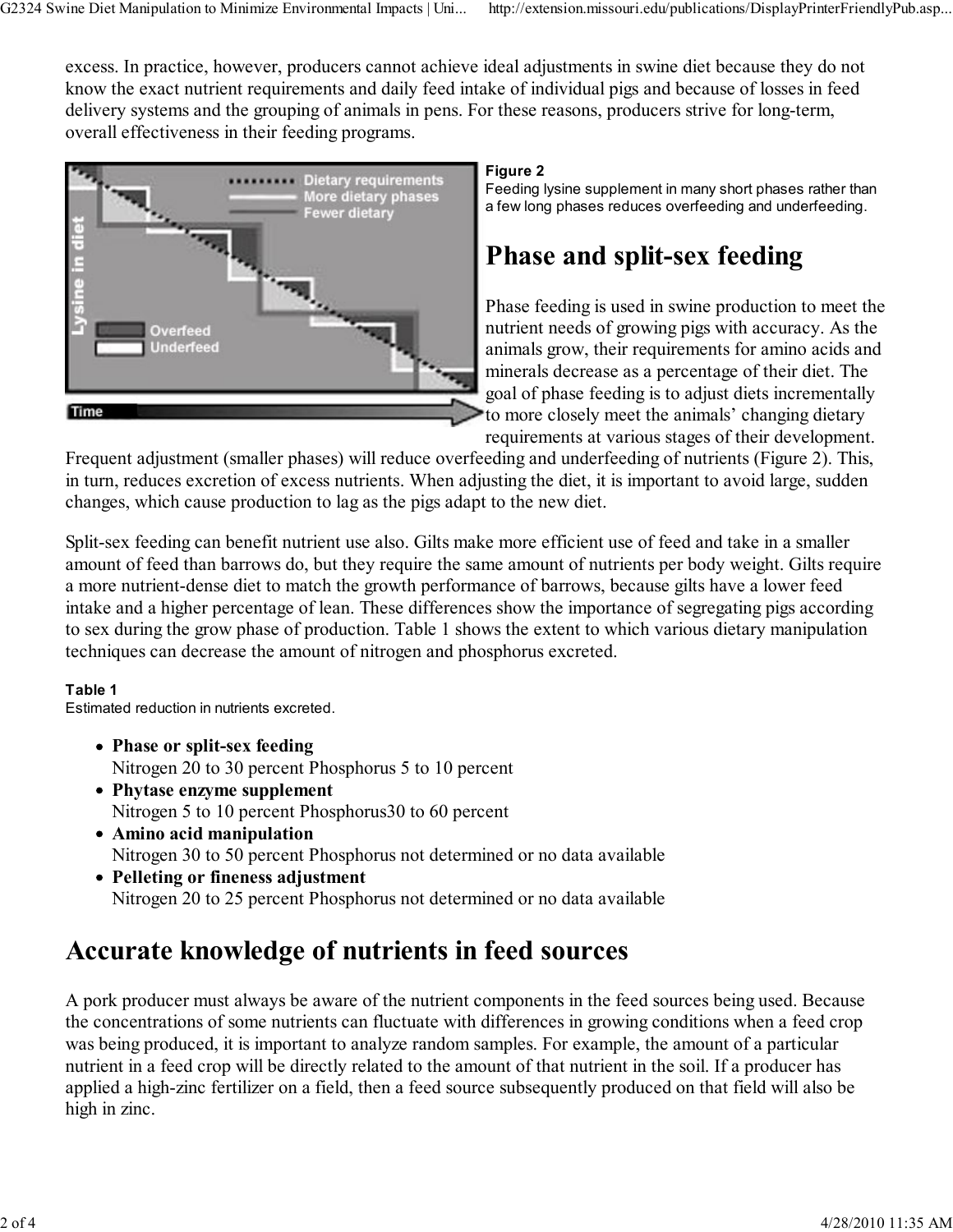# Using bioavailability estimates

Bioavailability is a measure of how much of a certain nutrient in feed is readily available to the animal. Bioavailability estimates are expressed as a percentage of a recognized standard and do not represent the percentage of nutrients absorbed by the animal. Bioavailability estimates differ among feed sources and can be helpful in choosing between alternative sources. The higher the bioavailability of a particular nutrient in a feed ingredient, the less feed will be required and the less wasted.

### Reducing excess nutrients fed

Maximizing pig performance and minimizing cost have always been goals of pork producers. Diets are formulated to meet nutrient requirements but are often over-supplemented to provide a margin of safety. For example, supplements are sometimes added in excess to compensate for the variable composition and digestibility of feed sources. This practice should be avoided because any nutrient fed in excess is excreted and contributes of the buildup of nutrients in the soil.

### Using synthetic and high-quality protein

Feeding to a specific amino acid profile is a beneficial way to reduce nitrogen excretion. In the past it was often thought efficient to feed to a crude protein level, which allowed some amino acids to be fed in excess and others to be severely deficient. The current practice of feeding to individual amino acid concentrations eliminates guesswork and allows a producer to formulate a feed that matches the pigs' specific nutrient requirements. Research suggests that if a diet is supplemented with the appropriate amount of specific amino acids, a small reduction in the amount of crude protein in feed will lead to a significantly greater reduction in the amount of nitrogen lost through excretion.

Specific amino acid feeding can be simplified with the use of synthetic amino acids. The four most common synthetic amino acids used in swine diets are lysine, threonine, tryptophan and methionine.

It is also important to feed high-quality protein sources, which should have an excellent amino acid balance. If the protein sources are in a form readily available to the pig, this will reduce excesses of unused amino acids, which are excreted as urea nitrogen.

### Using the enzyme phytase

Much of the phosphorus in cereal grains is present in a form called phytate (phytic acid). Pigs are unable to break down the phytate molecule because they produce too little of the necessary digestive enzyme, phytase. Without phytase, phosphorus in grains fed to pigs is poorly digested. Adding phytase to swine diets augments the animals' own digestive enzymes, enabling pigs to break down and use more of the bound phosphorus in certain feed ingredients. Because phytase releases the bound phosphorus in feed, more phosphorus is available to the pig and less phosphorus is excreted. In this way, phytase supplement in swine feed provides both a nutritional and an environmental benefit.

# Eliminating feed losses

Feed losses can occur through wastage in feed handling and storage both before and after feed is delivered to the pig. This loss of nutrients to the environment incurs a substantial economic cost. Feed wastage can occur in the feed delivery system and feeders, where leaks can contribute to large losses of feed over a period of